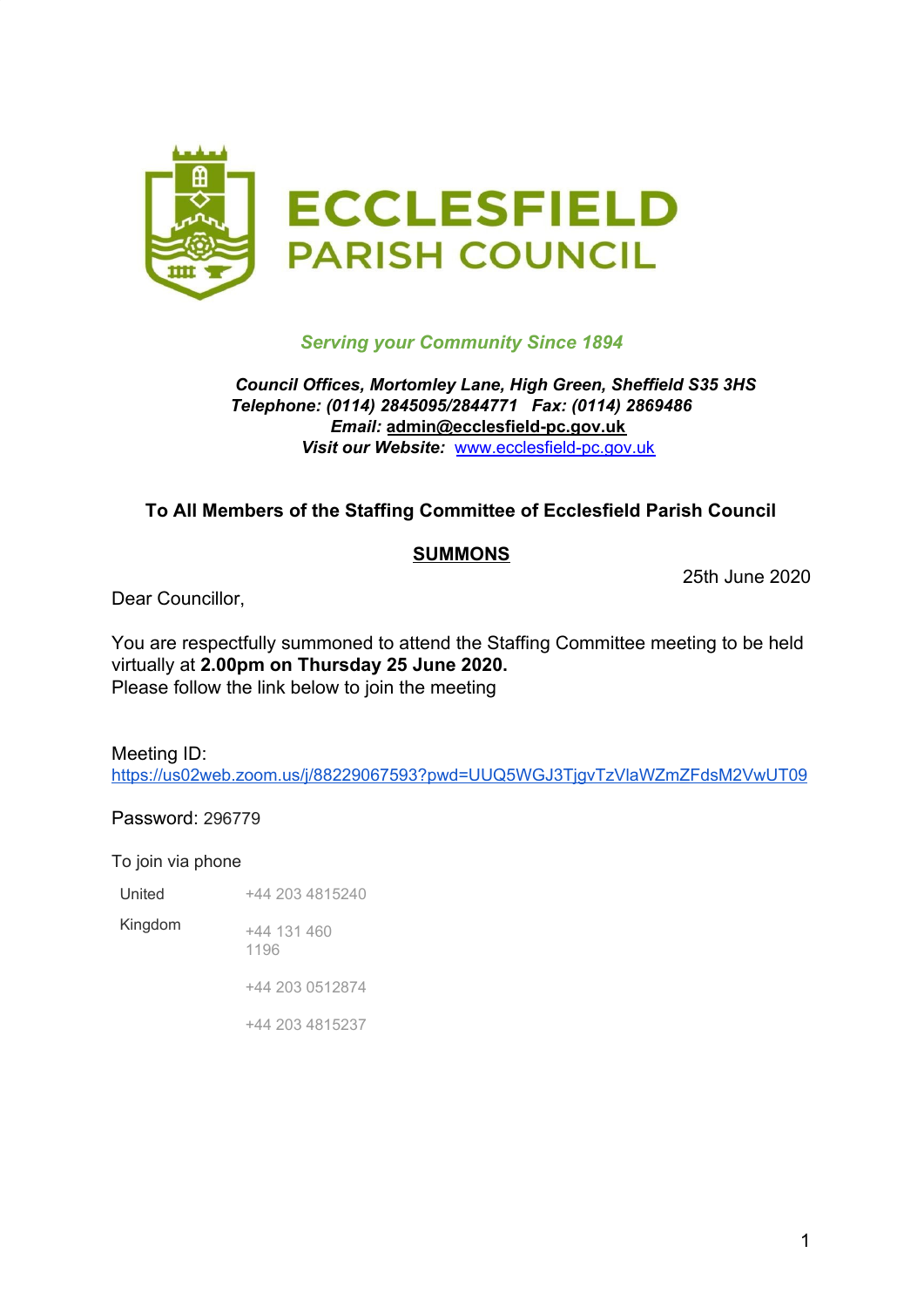In accordance with the provisions of the Public Bodies (Admission to Meetings) Act 1960 and the Local Authorities (Coronavirus) (Flexibility of Local Authority Meetings) (England Regulations) 2020, the public and press may attend the meeting.

Yours sincerely

# John Brownrigg

John Brownrigg Interim Clerk and Responsible Financial Officer Ecclesfield Parish Council

## **Chairman's announcement**

Prior to the commencement of the meeting, the Chairman will outline the procedure for this remote meeting to ensure that the meeting is effective and lawful including:

- Councillors must observe the council's code of conduct during the meeting.
- Voting procedure.
- Public session and exclusion of the press and public procedures
- Anyone wishing to record is asked to let the Chairman of the meeting know prior to the start of the meeting. The meeting is being recorded by the council.
- All councillors present are required to state their name prior to the commencement of the meeting.

## **AGENDA**

#### **7. To consider the appointment of a Chairman and Vice Chairman of the Staffing Committee.**

#### **8. Apologies and Reasons for Absence**

To receive apologies for absence from members and to consider the reasons for absence.

#### **9. Press and Public Exclusion**

To identify any items for discussion that may require the exclusion of the press & public. Items 13,14,15.

## **10. Declarations of Interest**

To receive any declarations of personal and/or disclosable pecuniary interests from members on items to be discussed at this meeting.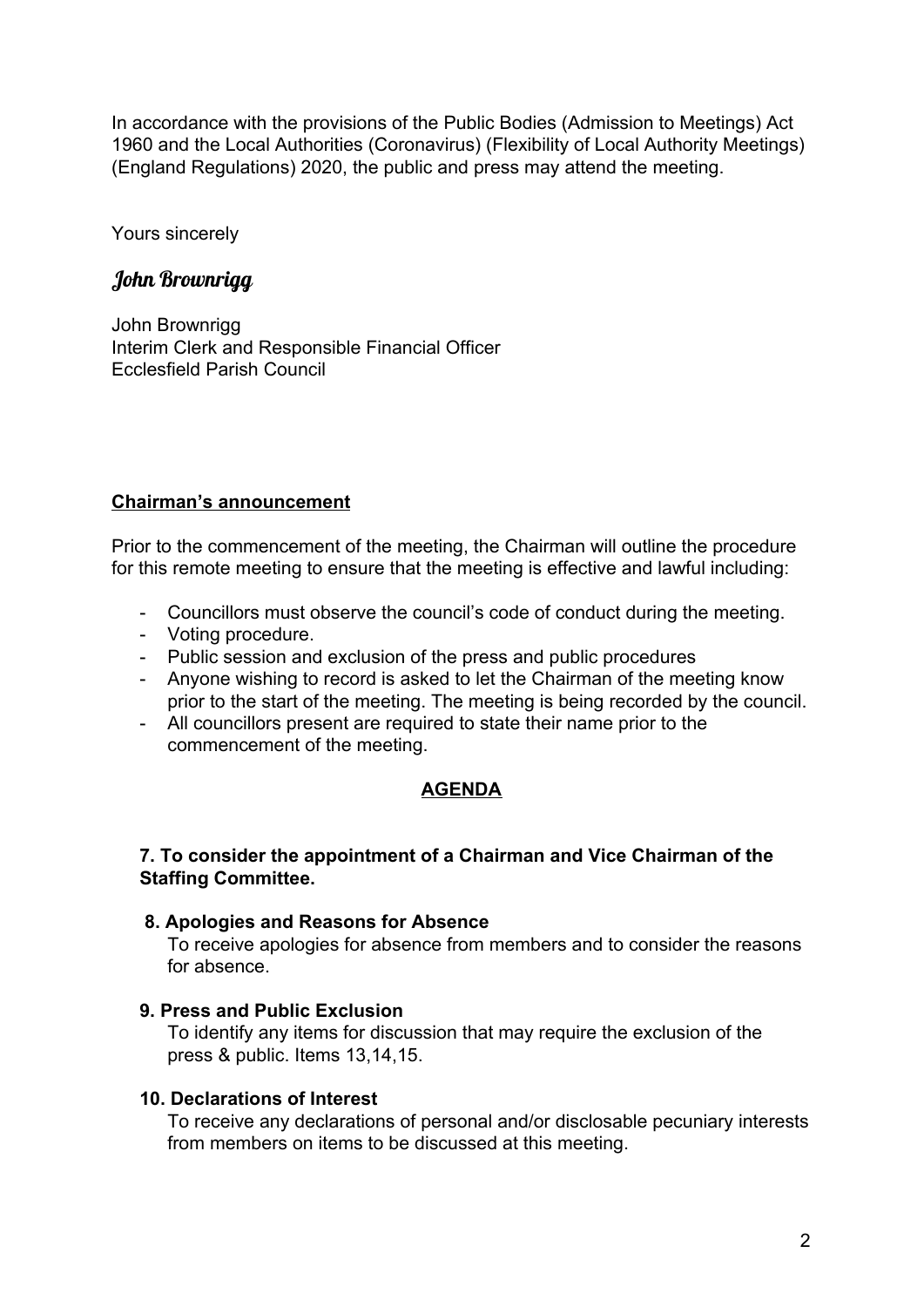#### **11.Staffing Committee minutes.**

To receive the minutes from the staffing committee meeting on 29<sup>th</sup> May 2020 for information. Attached pages 4=5.

**12.Review Terms of Reference for the Staffing Committee** Attached pages 6-8.

#### **13.Consider recruitment of a Locum Clerk**

Consider the draft advertisement for the vacancy, salary for the post and hours. Page 9

#### **14.Consider appointment of a Clerk.**

**14.1** To consider the Clerk/RFO vacancy, advertising the post, deadlines for submissions for applicants, salary for the post and hours.Job description pages 10-12, Previous advertisement page 13.

**14.2** To receive the advice from YLCA re Clerk

#### **15.To consider appointing an HR Company to investigate staffing issues and provide a report to Council and the costs incurred.**

#### **16.Closure and date of next meeting**

To arrange the date for the next Staffing Committee meeting.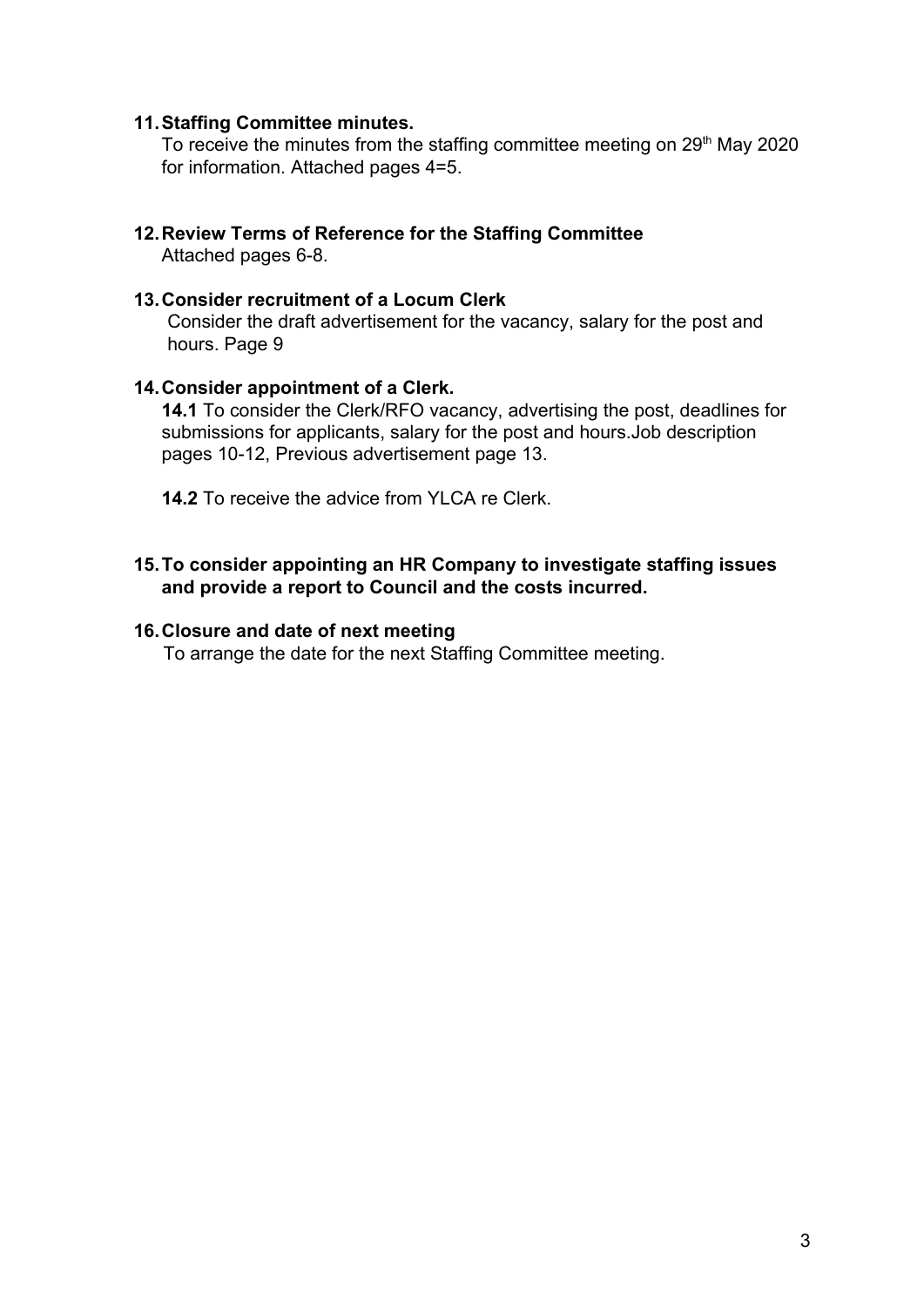# **ECCLESFIELD PARISH COUNCIL**

## **Draft Minutes of the Staffing Committee Meeting of Ecclesfield Parish Council held 29th May 2020.**

The meeting was held remotely on Zoom according to the remote meeting procedures.

## **Present**:

Councillors: T. Bawden, T. Grantham, V. Bowden, P. Swift and C. Levery (Chair) J. Housley (ex officio) and J. Brownrigg (ex officio)

#### **1. Apologies and reasons for absence**

To receive apologies and consider approval of reasons for absence

**None**

## **2. Press and Public exclusion**

To identify any items for discussion that may require the exclusion of the press

and public.

**RESOLVED: That by virtue of The Public Bodies (Admissions to Meetings) Act**

**1960 the press and public would be excluded from the meeting for agenda items**

**4 and 5 as publicity would be prejudicial to the public interest.**

## **3. Declarations of Interest.**

To receive any declarations of personal and/or disclosable pecuniary interests

from members on items to be discussed at this meeting.

#### **None**

At this point the meeting moved into confidential discussion. There were no members of the press and public present. The Chair informed the Committee that the recording was stopped and asked any members who were recording privately to stop.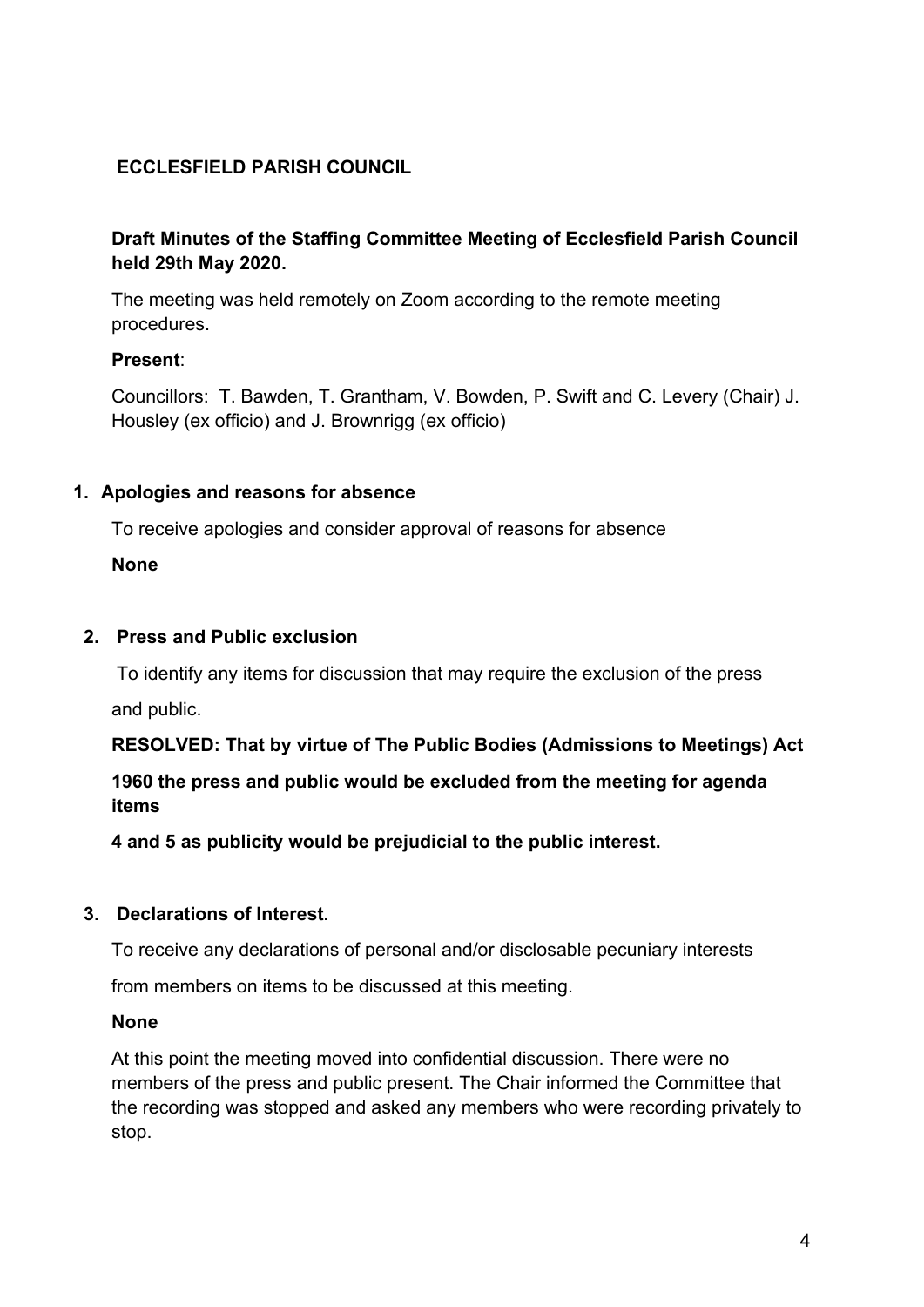## **4. Administration Officer Work**

## **5. Correspondence from the Clerk and RFO.**

Items 4 and 5 were discussed together. The Administration Officer had been working overtime in order to manage the office workload and was finding it stressful. She had gone on what was expected to be an extended period of sick leave starting on 29<sup>th</sup> May 2020.

In addition, the resignation of the Clerk had been received in writing on 22<sup>nd</sup> May 2020 to take effect on 31<sup>st</sup> May 2020. This was in accordance with her contractual conditions in the probationary period.

The effects on the management of the work of the Council and strategies to alleviate any problems were discussed.

**It was resolved the Chairman would contact YLCA to explore the possibility of employing a Locum Clerk to manage the work of the Council temporarily whilst recruitment for a new Clerk was undertaken.**

#### **6. Closure and date of next meeting.**

The meeting closed at 14.50. It was decided not to fix the date of the next meeting date until the Chairman had some feedback from YLCA.

Draft minutes typed by C. Levery in the absence of a Council Officer.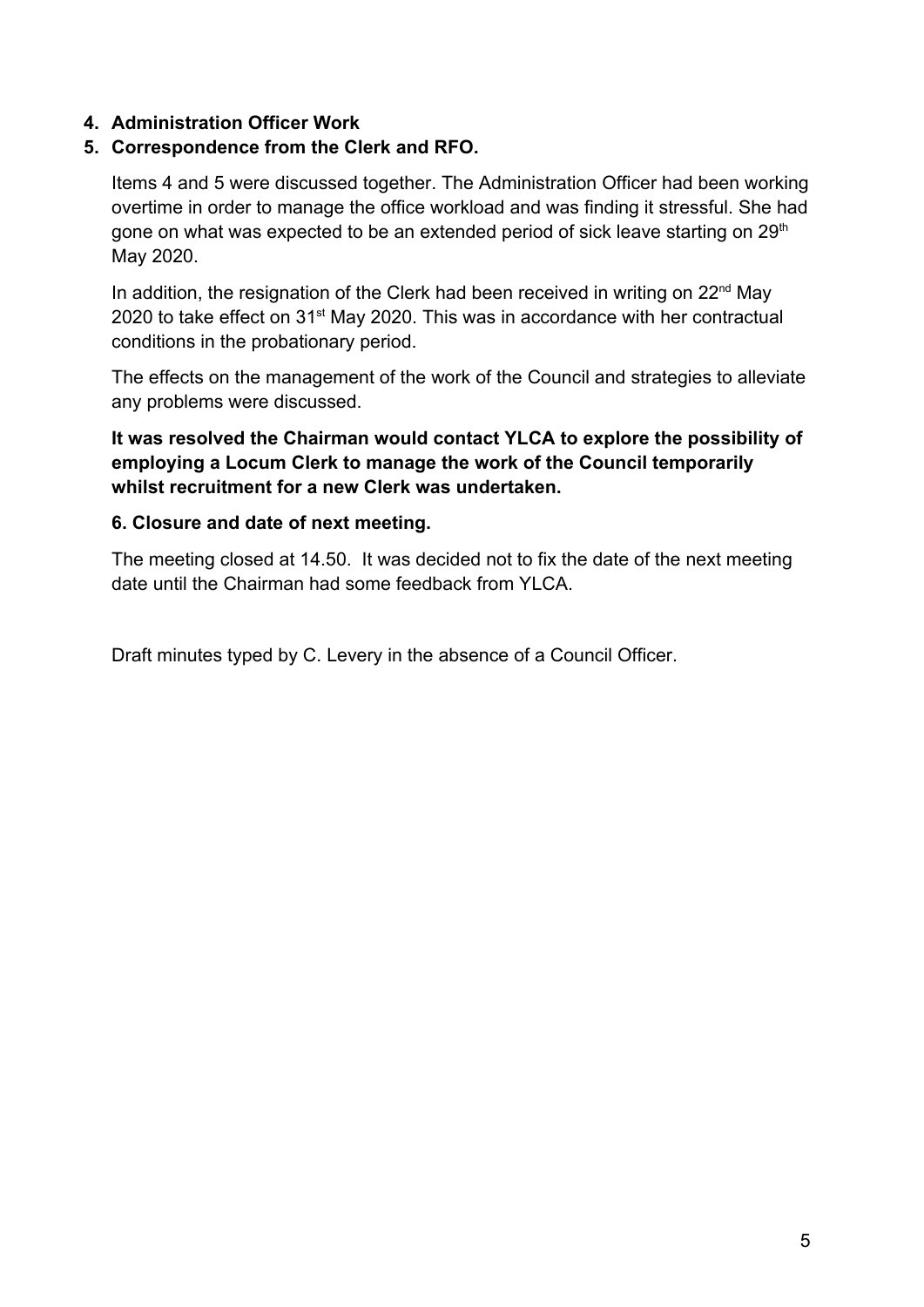# **TERMS OF REFERENCE**

# **STAFFING COMMITTEE**

# **Membership – 7 Members (5 plus 2 Ex Officio)**

# **(To be elected annually at the Annual Meeting of the Parish Council each year)**

• The Chairman, Vice-Chairman of the Council shall be ex-officio, a voting member of every Committee

• The Staffing Committee to consist of 7 members, Chairman, Vice-Chairman of the Council, plus 5 Parish Councillors (both genders should be represented)

• The Chairman and Vice-Chairman are to be elected annually by the Staffing Committee at the first meeting after the Annual Council meeting of Ecclesfield Parish Council and shall hold office until the next Annual Council meeting.

▪ The quorum of the Committee is 3.

## **Aim**

To develop strategy and policy in all matters relating to human resources and to take employment related decisions on behalf of the Council where directed.

# **Objective**

To provide effective and professional staff management in all matters related to the employees of the council and to help ensure that the Council is exercising an adequate duty of care for all of its employees.

# **Meeting**

The Clerk/Advisor to Council will call a Staffing Committee meetings as and when necessary. Members will be summoned to attend meetings which will be held in the Parish Council offices and Public Notice of the meeting shall be given in accordance with Schedule 12, Para 10(2) of the Local Government Act 1972.

# **Documentation**

2

Minutes of all meetings will be recorded by the Clerk/Advisor to Council and circulated at full council meetings of Ecclesfield Parish Council for information. All resolutions and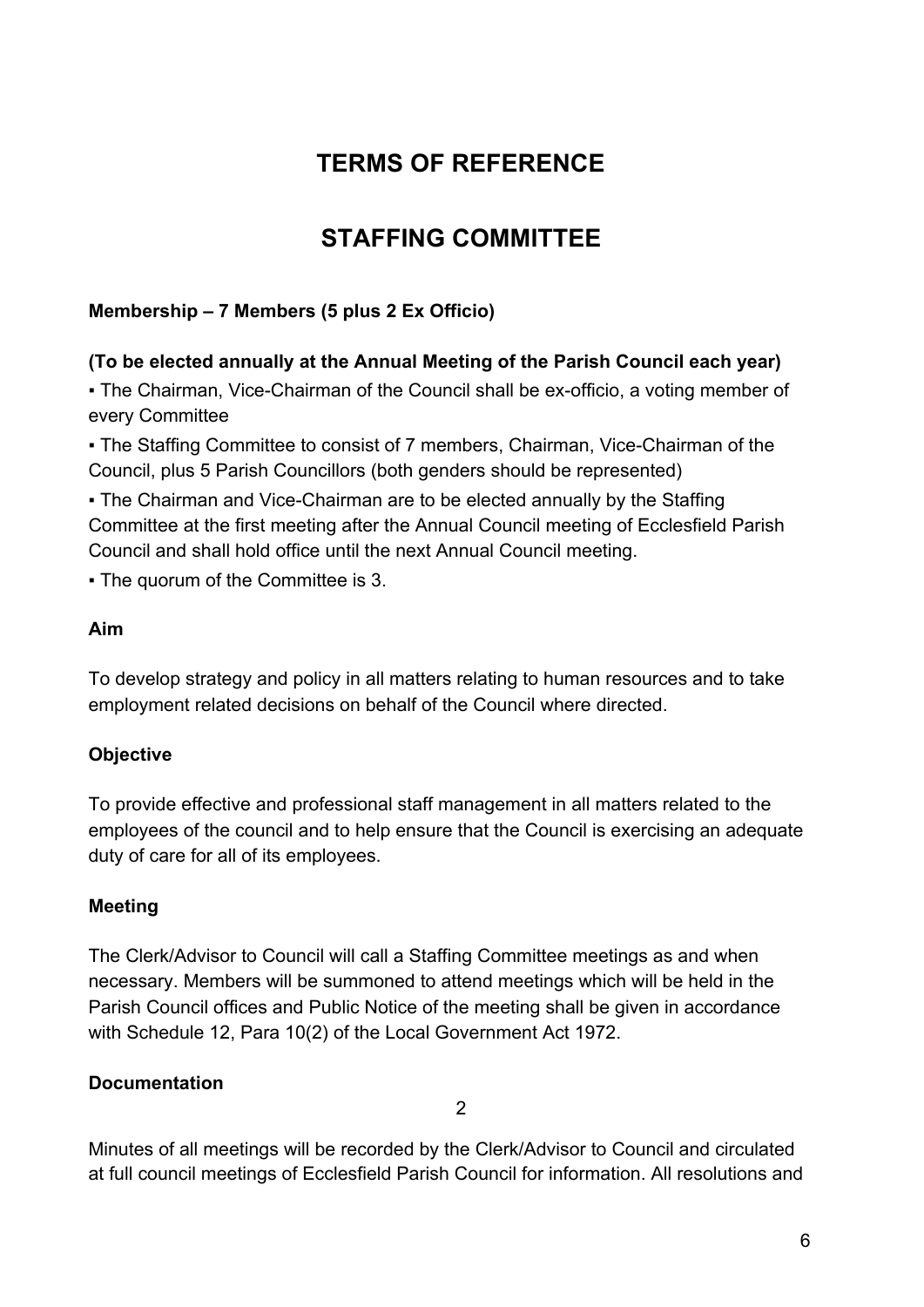recommendations to full council shall be recorded in the minutes of the meetings.

# Accountability

The Staffing Committee has delegated powers to act/make decisions on behalf of the full council in relation to the defined terms of reference only; any recommendations outside the Staffing Committee's terms of reference shall be made to the full council.

# Scope

• The Staffing Committee to have full delegated powers for the recruitment and selection of all staff, with the exception of the post of Parish Clerk/RFO (see below). The Committee will follow the provisions of the council's recruitment policy.

▪ The successful shortlisted applicants to be interviewed by the Staffing Committee. Short listed applicants will then be required to give a presentation to the full council for the Parish Clerk/RFO Post on a topic relevant to current issues.

• The Staffing Committee to have delegated powers to consider and implement any changes, which are required to comply with Employment Law, Health & Safety Law and Terms & Conditions of Service as laid down by the National Joint Council (NJC "Green Book") and recommended by National Association of Local Councils (NALC) and Society of Local Council Clerks (SLCC)

▪ The Staffing Committee to have delegated powers to administer the Discipline and Grievance Procedure, subject to agreement by both parties. If agreement cannot be reached then the matter will be referred to full Council.

• The Staffing Committee will appoint one of its members to act as Line Manager to the Clerk/Responsible Financial Officer and to direct the line manager in his/her role and responsibilities.

• The Staffing Committee to have delegated powers to carry out annual staff appraisals and to submit proposals in respect of salaries and training of all staff to the Finance Committee (not later than the end of December each year)

• The Staffing Committee to consider and recommend implementation of the pay awards to Council, increments and payroll management.

• The Staffing Committee to have delegated powers to review staff pension arrangements.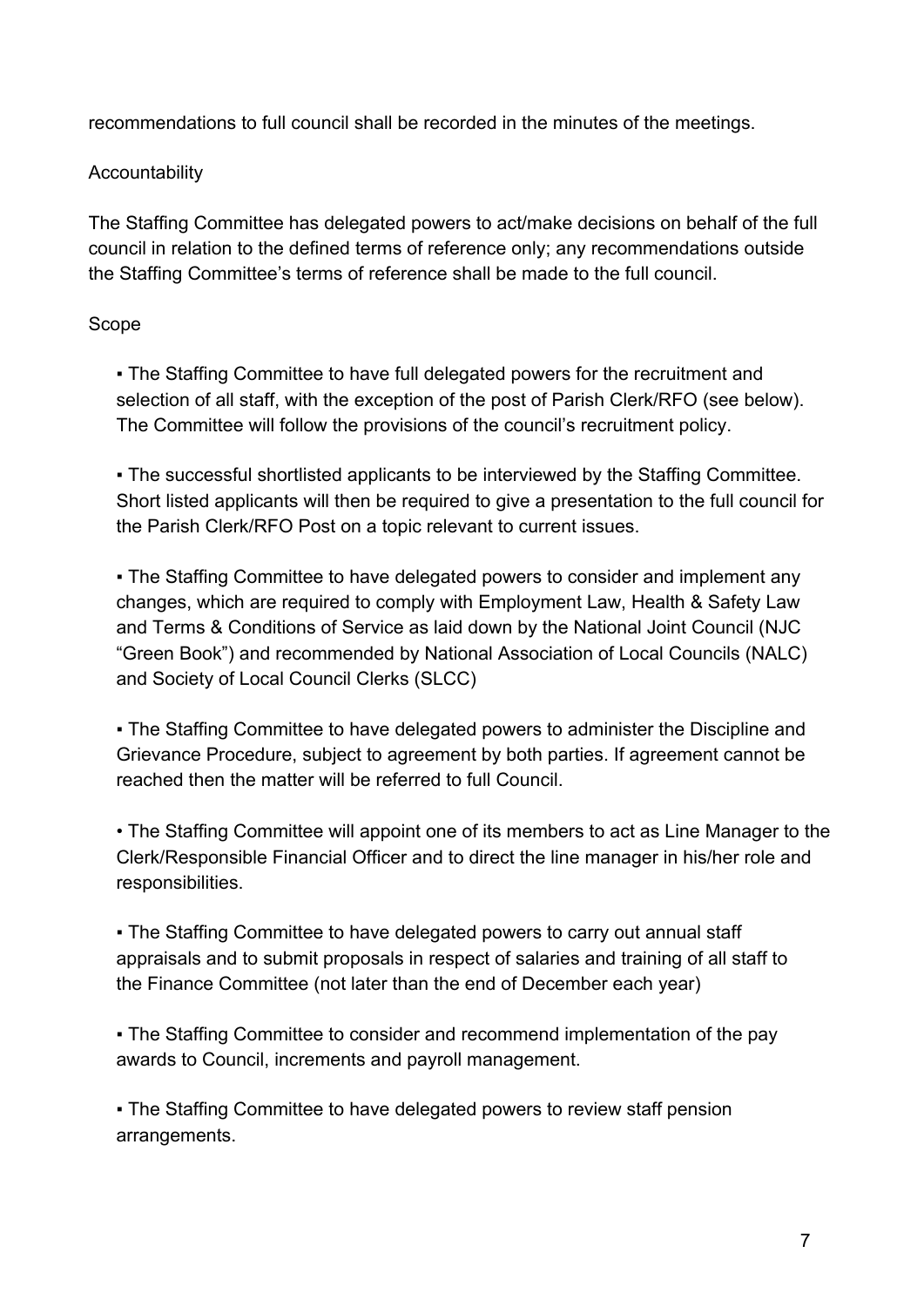• The Staffing Committee to have delegated powers to review job descriptions, person specifications, staff establishment (including promotion and re-grading) and to approve contracts of employment.

• The Staffing Committee to have delegated powers to review the Staff Handbook and Councillors Handbook.

3

# **Review**

The Staffing Committee's terms of reference are to be reviewed annually at the first meeting after the Annual Council meeting. **Approved by Council 09.01.20**

## **Review Date June 2020**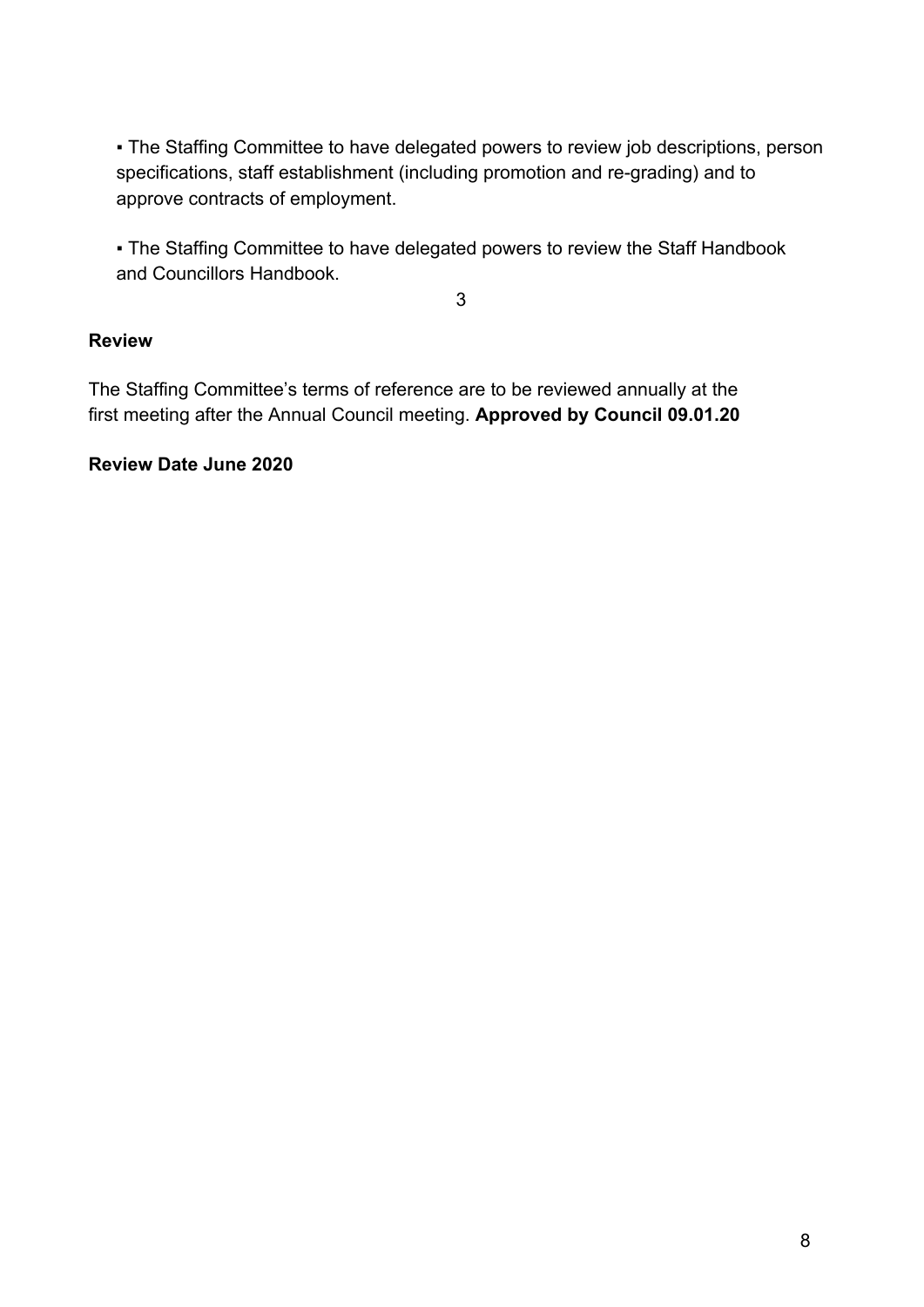## **Draft Advertisement**

# **Locum Clerk/RFO vacancy at Ecclesfield Parish Council available immediately.**

Ecclesfield Parish Council is located in the North of Sheffield and covers the areas of Ecclesfield, Chapeltown, High Green, Thorncliffe, Burncross and Grenoside.

The Parish Council has an immediate vacancy for a suitably qualified person to cover the Clerk/RFO duties until a permanent Clerk is appointed. The position is 25 hours a week, Salary £33,799 to £37,849 pro rata.

Working from Ecclesfield Parish Council Offices, although there is the opportunity to work from home. You would be expected to attend and minute all Ecclesfield Parish Council meetings. During the COVID-19 lockdown meetings have been held remotely via Zoom and it is anticipated that this will continue until the restriction ends. You would also be responsible for three administrative staff.

The Locum Clerk will be accountable to the Council for the effective management of all its resources and will report to them as and when required. The Locum Clerk will also be the Responsible Financial Officer and responsible for all financial records of the council and administration of its finances.

The ideal candidate will be an experienced Clerk, preferably CiLCA-qualified, although consideration will be given to applicants who can demonstrate relevant experience.

If you are interested in this position please contact Ecclesfield ParishCouncil for a full job description and application pack.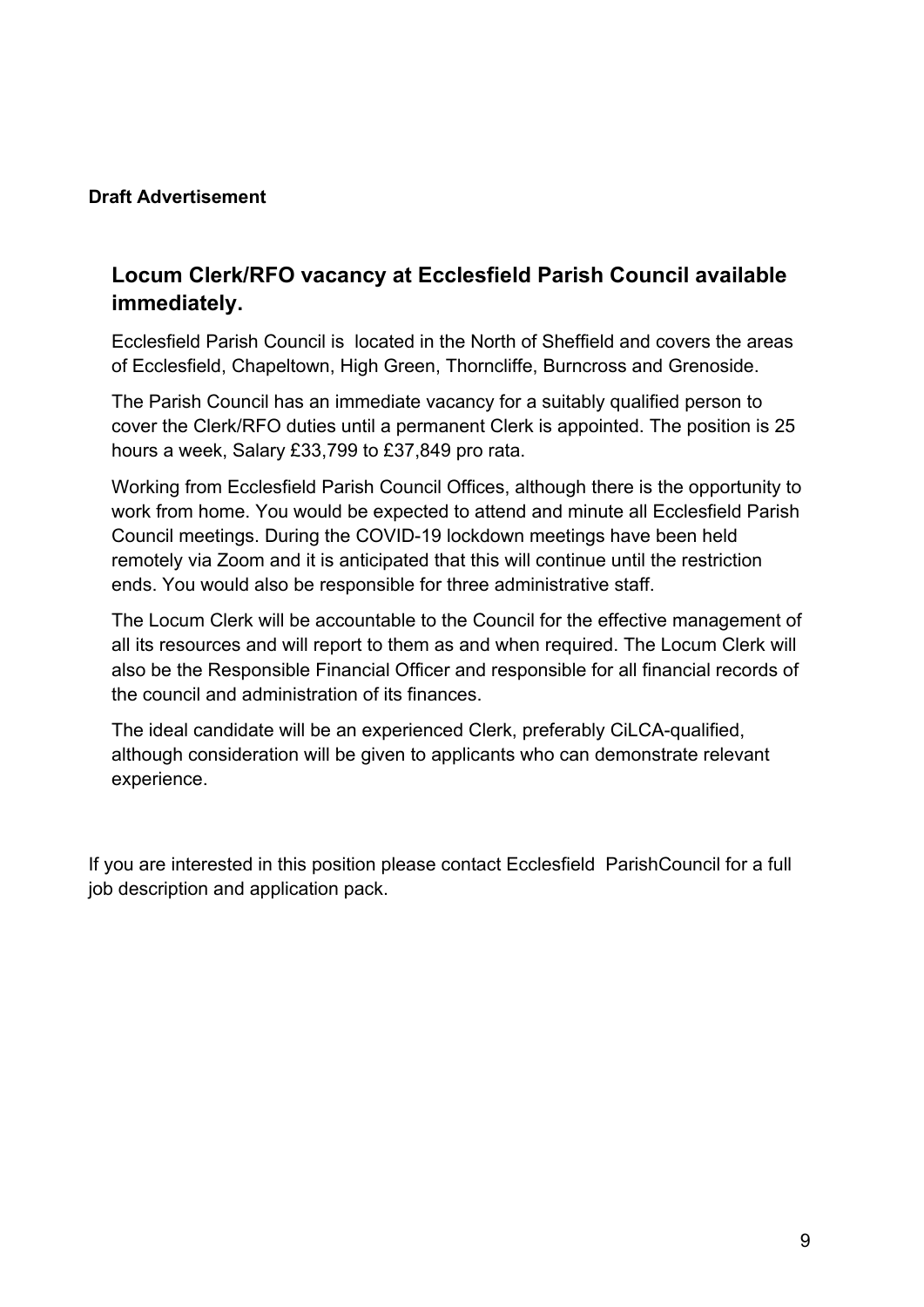# **JOB DESCRIPTION CLERK / RESPONSIBLE FINANCIAL OFFICER (RFO) ECCLESFIELD PARISH COUNCIL**

## **Overall Responsibilities**

The Clerk to the Council will be the Proper Officer of the Council and as such is under a statutory duty to carry out all the functions, and in particular to serve or issue all the notifications required by law of a local authority's Proper Officer.

The Clerk will be totally responsible for ensuring that the instructions of the Council in connection with its function as a Local Authority are carried out. The Clerk is expected to advise the Council on, and assist in the formation of, overall policies to be followed in respect of the Authority's activities and in particular to produce all the information required for making effective decisions and to implement constructively all decisions.

The person appointed will be accountable to the Council for the effective management of all its resources and will report to them as and when required. The Clerk will be the Responsible Financial Officer and responsible for all financial records of the Council and the careful administration of its finances.

## **Specific Responsibilities**

- 1. To ensure that statutory and other provisions governing or affecting the running of the Council are observed.
- 2. To monitor and balance the Council's accounts and prepare management accounts monthly for Council
- 3. To meet and prepare documentation for the Internal Auditor
- 4. To complete the quarterly VAT return and to complete payroll for staff using current Sage Payroll.
- 5. To produce Year End Payroll and Year End Accounts including the submission of the Annual Governance and Accounts Return to the External Auditor.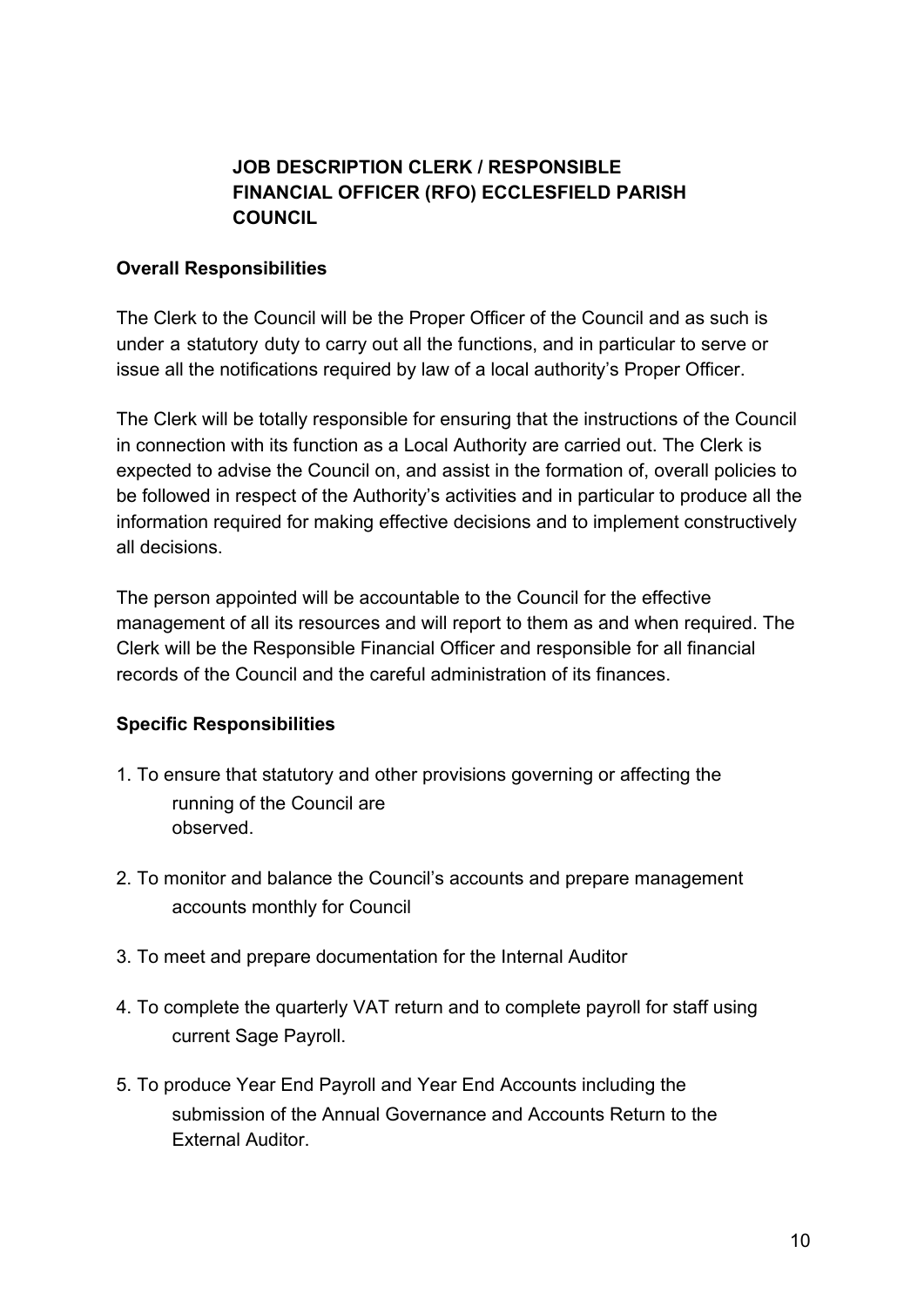6. To ensure that the Council's obligations for Risk Assessment are properly met

.

- 7. To ensure that Data Protection and the new regulation (GDPR 2018) is adhered to protect the Council from any breaches in Data Protection. 8. To prepare, in consultation with appropriate members, agendas for meetings of the Council and Committees. To attend such meetings and prepare minutes for approval, other than where such duties have been delegated to another Officer.
- 9. To receive correspondence and documents on behalf of the Council and to deal with the correspondence or documents or bring such items to the attention of the Council. To issue correspondence as a result of instructions of, or the known policy of the Council.
- 10. To receive and report on invoices for goods and services to be paid for by the Council and to ensure such accounts are met.

11. To study reports and other data on activities of the Council and be competent in accessing information from the Internet on matters bearing on those activities. Where appropriate, to discuss such matters with administrators and specialists in particular fields and to produce reports for circulation and discussion by the Council.

12. To draw up and where appropriate deliver both on their own initiative and as a result of suggestions by Councillors, proposals for consideration by the Council and to advise the Council on practicability and likely effects of specific courses of action.

13. To supervise any other members of staff as their line manager in keeping with the policies of the Council and to undertake all necessary activities in connection with the management of salaries, conditions of employment and work of other staff.

- 14. To monitor the implemented policies and review policies and procedures of the Council to ensure that they are achieving the desired result and where appropriate suggest modifications.
- 15. To act as the representative of the Council as and when required.
- 16. To issue notices and prepare agendas and minutes for the Annual Parish Meeting; to attend the assemblies of the Parish Meeting and to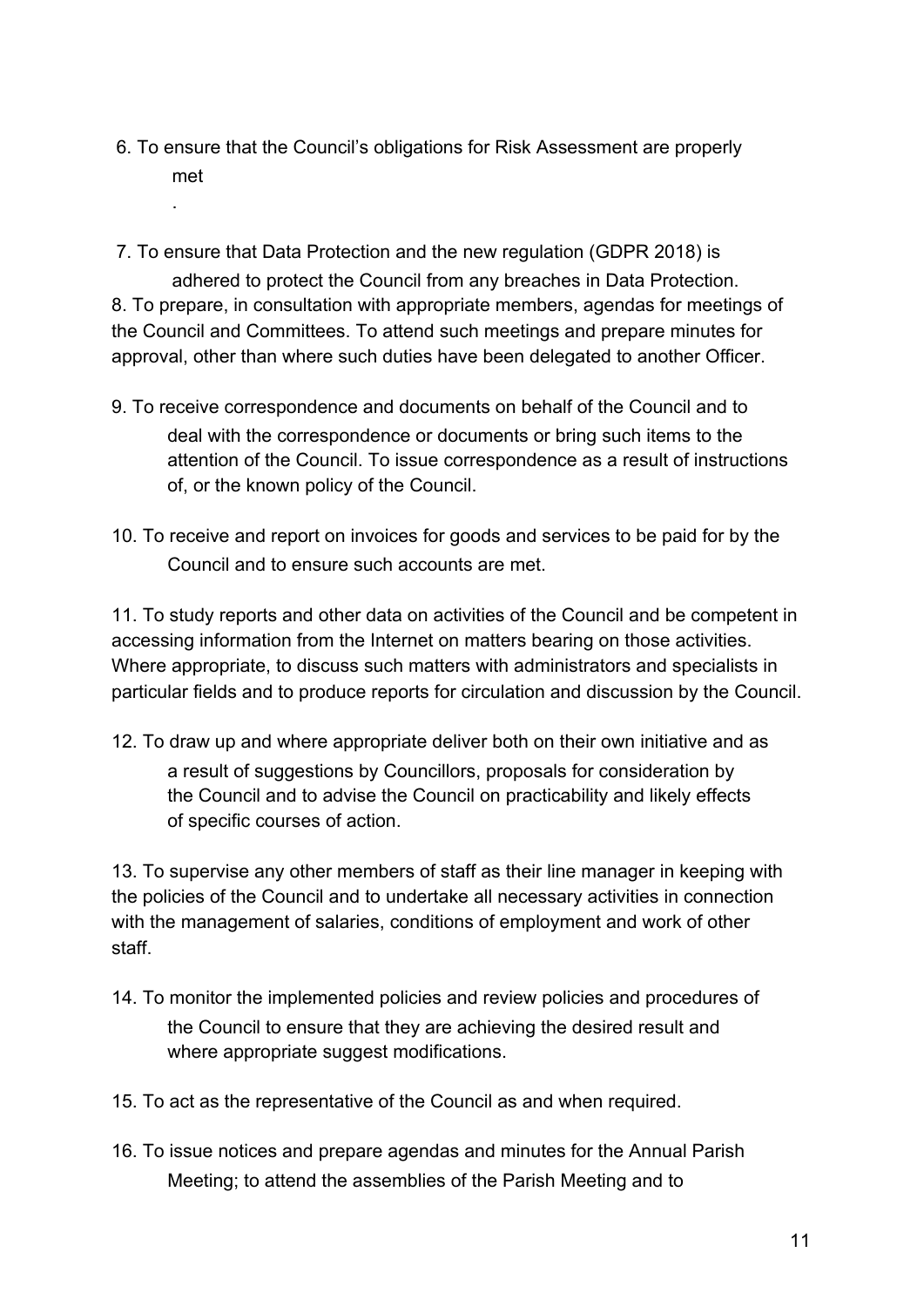implement decisions made at the Parish Meeting.

- 17. To prepare, in consultation with the Chair, press releases about the activities of, or decisions of the Council.
- 18. To attend training courses, seminars or conferences on the work and role of the Clerk as required by the Council.
- 19. To carry out any other duties and responsibilities which arise from time to time which are commensurate with the role of the Clerk/Responsible Financial Officer.

Revised December 2019